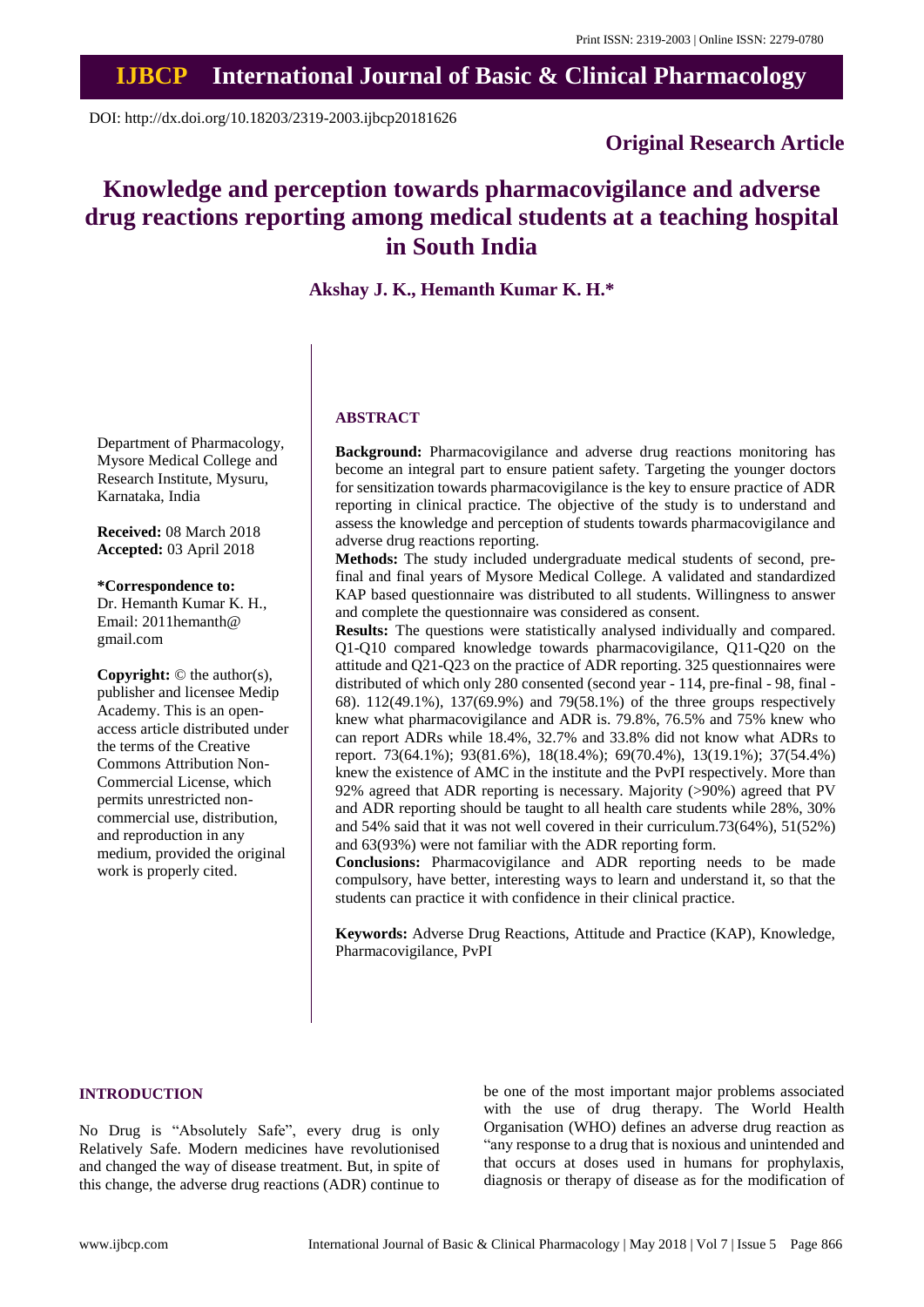physiological function, excluding failure to accomplish the intended purpose".<sup>1</sup> ADRs are responsible for about 0.3% to 11% of hospital admissions globally.<sup>2</sup> ADRs affect both children as well as adults and can cause illness, increased number of hospital admissions and casualty visits, prolong hospital stay, lead to disability and even death.<sup>3-6</sup> ADRs ranks among the top 10 causes for patient mortality globally. Over 2 million serious cases due to ADRs are seen per year globally. The incidence of serious ADRs in India is said to be around  $6.7 \%$ .<sup>7</sup> Economically, the amount spent to treat and manage these ADRs are remarkable. ADRs are a huge economic burden to the society which affects and derails the health care system.<sup>8</sup> On an average the United States spends up to 30 billion US dollars towards management of ADRs. Thus, it becomes important to minimize and prevent harm to patients with the use of these drugs and make sure that the ADRs are detected even before they are manifested clinically. Adverse drug reactions are thus and have become a major public health concern. So, monitoring and prevention of ADRs becomes vital for ensuring absolute patient safety. Pharmacovigilance is a part of patient care that ensure the best use drugs, to prevent and treat adverse drug reactions.<sup>9</sup> According to World Health Organisation (WHO), pharmacovigilance is "the science and activities related to the detection, assessment, understanding and prevention of adverse events or any other drug related problem".<sup>10,11</sup>

The World Health Organisation through the global Pharmacovigilance programme and its Uppsala Monitoring Centre (WHO-UMC), Sweden is responsible for maintaining the international database of all the adverse drug reaction reports received from all over the globe from different nations.<sup>12</sup> But, however it is estimated that only 6-10 % of the total ADRs are reported globally.<sup>13</sup> India too functions and participates under the WHO-UMC, through the Pharmacovigilance Programme of India (PvPI), established in 2009 and coordinated by the National Co-Ordinating Centre, Indian Pharmacopeia Commission (NCC-IPC) situated at Ghaziabad, Uttar Pradesh, with the various Adverse Drug Monitoring Centres (AMC) nationwide. But, the contribution of India towards the international ADR database is a mere 2%.<sup>14</sup> The main reason for this under reporting may be due to the lack of adequate knowledge and more importantly the lack of regular sensitization programmes for the health care professionals towards ADR reporting.<sup>15</sup> The PvPI used to function with only 22 AMCs but now more than 150 AMCs are present nationwide.<sup>16</sup> The AMC at Mysore Medical College and Research Institute and associated hospitals was established and has been functioning since November 2016.

The best method to report and monitor ADRs is the active reporting of ICSRs (Individual Case Safety Report), where the practicing clinician or any health care professional reports the ADR seen during clinical practice.<sup>17</sup> But, even with constant sensitization the number of ICSRs through active reporting system remains less. So, we decided to target the undergraduate medical students of our very own institution, to understand the reason for the gap in under reporting by assessing their knowledge, attitude and practice towards pharmacovigilance, adverse drug reactions reporting and to ensure efficient functioning of the AMC at our institute. $18-21$ 

# **METHODS**

The study was conducted at Mysore Medical College and Research Institute, a tertiary care teaching hospital and institute in Mysuru, a city in the South Indian state of Karnataka, India between the months of October and December 2017.

It was a questionnaire based cross sectional study aimed at assessing the knowledge, attitude and practice towards ADR reporting. The questionnaire was initially developed accordingly to meet the objectives of the study and after referring to various questionnaires used to assess the KAP (knowledge, attitude and practice) towards pharmacovigilance in other various studies performed within and outside India. The questionnaire was standardised and validated by the faculty members of the department of pharmacology, Mysore Medical College and Research Institute, with the necessary correction made and taken into consideration.

The target population of this study were the under graduate students of second year, pre-final year and final year, who were already exposed and familiar with adverse drug reactions and pharmacovigilance.

The standardised and validated questionnaires were distributed to all the students of second, pre-final and final year after obtaining approval from the Institutional Ethics Committee.

The students were explained about the questionnaire and the need for the study. The required instructions for answering the questionnaire was also explained. Willingness to answer the questionnaire was considered as informed consent, with the student signing on top of the questionnaire agreeing to consent to the study. 30 minutes was given for every participant to complete the questionnaire.

The questionnaire consisted of a total of 23 questions in all (Q1-Q23). The first 10 questions (Q1-Q10) assessed the knowledge towards pharmacovigilance with multiple options and only one single correct option. The next 10 questions (Q11-Q20) were directed to understand the attitude of the students towards pharmacovigilance. These carried a 5 point Likert scale format – Strongly Agree, Agree, Neutral/No Comment, Disagree and Strongly Disagree.

The final 3 questions (Q21, Q22, A23) were related to the practice of ADR reporting and assessed if they had witnessed an ADR, seen an ADR reporting form and if they had identified/discussed/reported an ADR.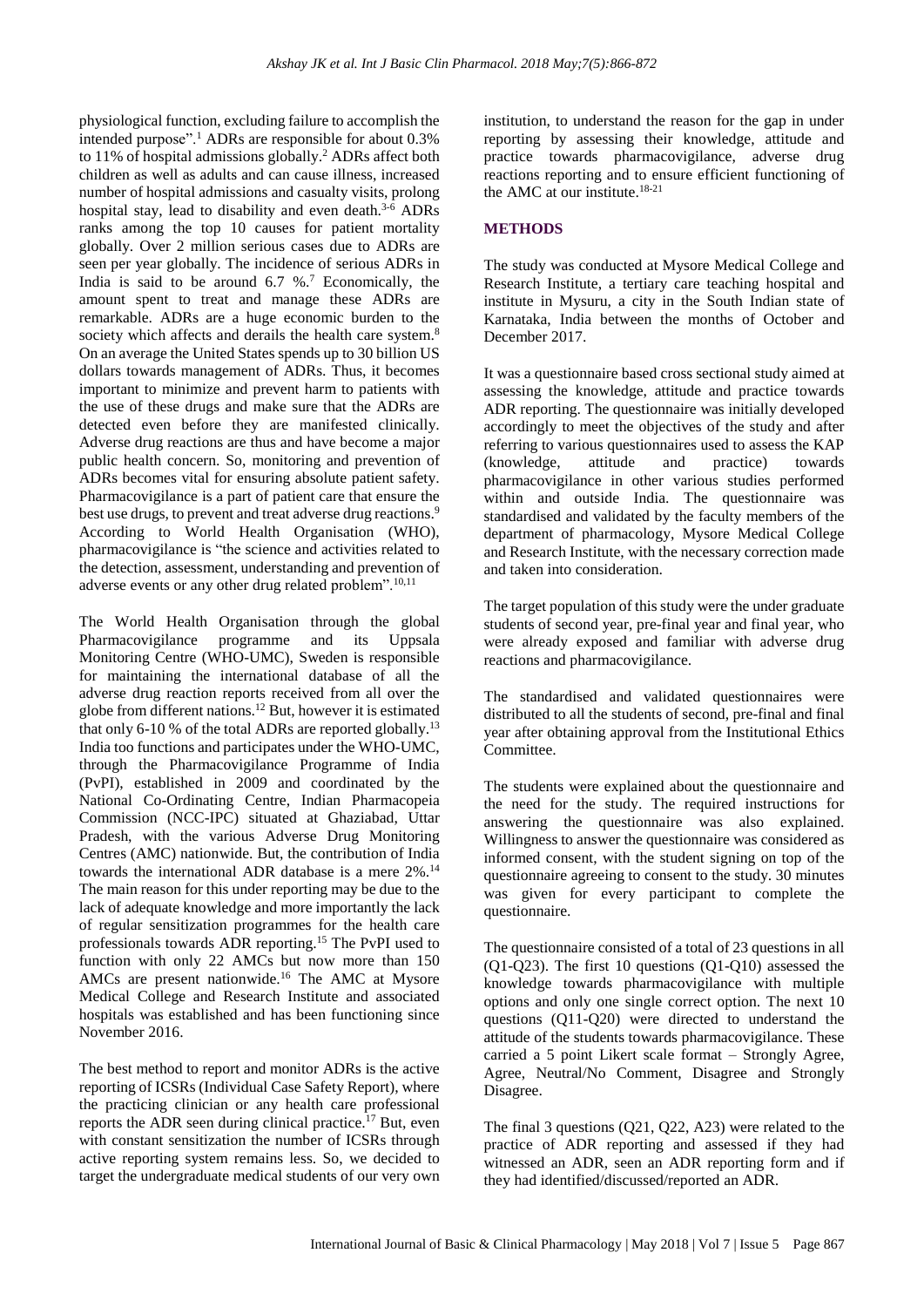All the distributed questionnaires were collected. Unfilled, incomplete questionnaires were excluded from the study. Only those questionnaires which had all 24 questions answered were included and subjected for statistical analysis. SPSS version 20 was adopted for descriptive analysis, number and percentage, chi-square test, to test for statistical significance.

#### **RESULTS**

The questionnaires were distributed to 350 undergraduate medical students belonging to either second year, pre-final or final year. Among these, only 280 consented and completely filled the questionnaires, of which 114 were second year students, 98 were pre-final year students and 68 were final year students. The distribution of student involvement is depicted in Figure 1.



**Figure 1: Distribution of student involvement in the study.**

#### *Analysis of knowledge*

The results of the knowledge based questions are shown in Table 1. Of the 280 who were included in the study only 59.6% [58(50.9%), 71(72.4%), 38(55.9%)] of the responders knew what Pharmacovigilance is (Figure 2).





#### **Table 1: Correct response towards Knowledge of pharmacovigilance and ADR reporting aonf medical undergraduate students.**

| <b>Question</b>                                                                            | <b>Second</b><br>year N<br>$(\%)$ | Pre-<br>final<br>year n<br>$(\%)$ | <b>Final</b><br>year N<br>$(\%)$ | <b>Statistical</b><br>significance<br>(p value) |
|--------------------------------------------------------------------------------------------|-----------------------------------|-----------------------------------|----------------------------------|-------------------------------------------------|
| What is<br>Pharmacovi<br>gilance?                                                          | 58<br>$(50.9\%)$                  | 71<br>$(72.4\%)$                  | 38<br>$(55.9\%)$                 | 0.005<br>(p<0.05)                               |
| Definition<br>of an ADR                                                                    | 54<br>(47.4%)                     | 66<br>(67.3%)                     | 41<br>$(60.3\%)$                 | 0.012<br>(p<0.05)                               |
| What is an<br>Adverse<br>Event?                                                            | 77<br>(67.5%)                     | 77<br>$(78.6\%)$                  | 45<br>$(66.2\%)$                 |                                                 |
| Who can<br>report<br>ADRs?                                                                 | 91<br>$(79.8\%)$                  | 75<br>$(76.5\%)$                  | 51 (75%)                         |                                                 |
| Location of<br>WHO-<br>UMC?                                                                | 62<br>$(54.4\%)$                  | 24<br>$(24.5\%)$                  | 14<br>$(20.6\%)$                 | 0.000<br>(p<0.05)                               |
| Presence of<br>ADR<br>Monitoring<br>Centre in<br>the<br>institution?                       | 73<br>(64%)                       | 18<br>$(18.4\%)$                  | 13<br>$(19.1\%)$                 | 0.000<br>(p<0.05)                               |
| What type<br>of ADRs<br>should be<br>reported?                                             | 93<br>$(81.6\%)$                  | 66<br>$(67.3\%)$                  | 45<br>$(66.2\%)$                 | 0.024<br>(p<0.05)                               |
| Which scale<br>is<br>commonly<br>used to<br>assess<br>causality of<br>an ADR?              | 30<br>$(26.3\%)$                  | 30<br>$(30.6\%)$                  | 14<br>$(20.6\%)$                 |                                                 |
| What is a<br>serious<br>Adverse<br>event?                                                  | 67<br>$(58.8\%)$                  | 80<br>$(81.6\%)$                  | 45(66.2%)                        | 0.001<br>(0<0.05)                               |
| Presence of<br>an existing<br>Pharmacovi<br>gilance<br>Programme<br>of India<br>$(PvPI)$ ? | 93<br>$(81.6\%)$                  | 69<br>(70.4%0                     | 37<br>$(54.4\%)$                 | 0.000<br>(p<0.05)                               |

ADR - Adverse Drug Reactions, WHO-UMC - World Health Organisation-Uppsala Monitoring Centre

The pre-final year students seemed to know the actual definition of an adverse drug reaction than the other two groups with the result found to be statistically significant  $(p=0.012)$ . Almost more than two-thirds (average - 77.5%, 217 out of 280) were aware of who can report ADRs. 71.1% (199) of the responders knew about the existence of the Pharmacovigilance Programme of India (PvPI) but only very little proportion, 35.7% (54.4%, 24.5%,20.6%) and 37.1% (64%, 18.4%, 19.1%) knew the location of WHO-UMC and the presence of AMC in the institute respectively (Figure 3).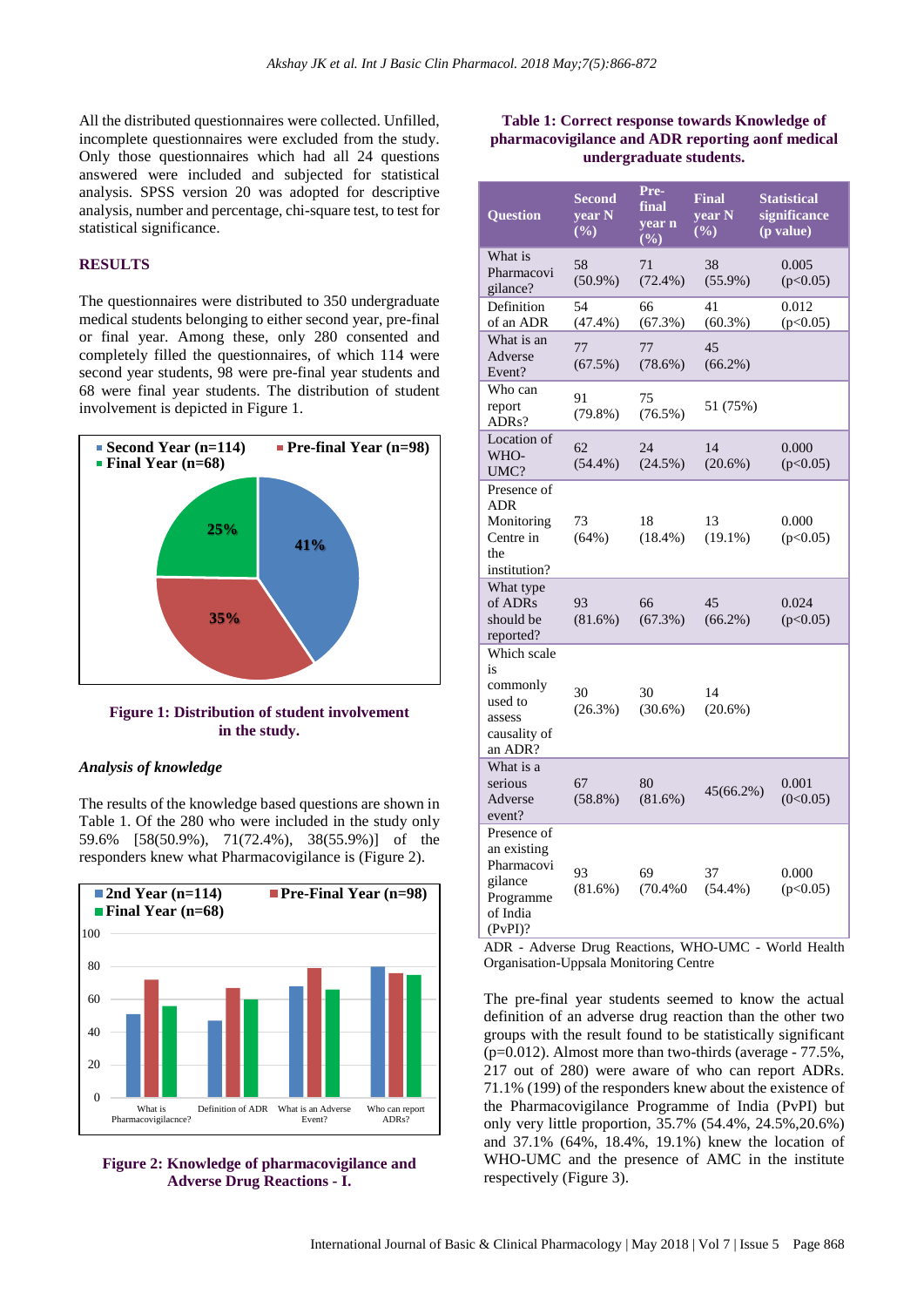

**Figure 3: Knowledge towards pharmacovigilance and Adverse Drug Reactions - II.**

The decrease in number in the pre-final and final year group was probably because of the reason that the AMC in this institute was established in November 2016 and so, when ADR and PV was taught to them during their second year of medicine, it had not been established, suggesting that the knowledge of the students to be good.

The total knowledge (Table 2) among the entire responders showed a mean of 6.16±1.86 overall. The average mean of the total knowledge among the three groups was 6.37 $\pm$ 1.90, 6.35 $\pm$ 1.78 and 5.54 $\pm$ 1.80 respectively in the three groups of student population.

The overall knowledge of the groups showed to be closer to almost 70% of the included target population but seemed better among the second years (p=0.007) and shows a decline in the pre-final and final year students.

| Year                         | No. of participants $(N)$ | <b>Mean</b> | <b>Standard deviation</b> | <b>1 Minimum score Maximum score</b> |       |
|------------------------------|---------------------------|-------------|---------------------------|--------------------------------------|-------|
| $\vert$ 2 <sup>nd</sup> year | 114                       | 6.3684      | 1.90139                   | 2.00                                 | 10.00 |
| Pre-Final year               | 98                        | 6.3469      | 1.78252                   | 3.00                                 | 11.00 |
| Final year                   | 68                        | 5.5441      | 1.79912                   | 1.00                                 | 10.00 |
| Overall                      | 280                       | 6.1607      | 1.86245                   | .00                                  | 10.00 |

#### *Analysis of attitude*

Table 3 shows the overall attitude of the undergraduate students towards pharmacovigilance and ADR reporting. 95% (266 of 280) of the participants totally agreed (agree plus strongly agree) that ADR reporting is necessary with 99% (97) of the pre-final years agreeing towards the need to report ADR as compared to 93% and 92.3% in the second and final year students groups.





But, only 66% (185) of the participants supported that reporting of ADRs to be a professional obligation, with 11% having no views regarding the question and about one-third of the responders disagreeing to it (Figure 4). 222 (79.3%) of the participants totally agreed that the ADR reporting should be voluntary with the pre-final year students showing a better positive attitude (86.8%) as compared to the other two groups of students (74.6% and 76.4%). 232(82.9%) of the responders felt that the ADR reporting should be made compulsory and 20(7.15%) were of the view that ADR reporting will not ensure patient safety and make no difference.



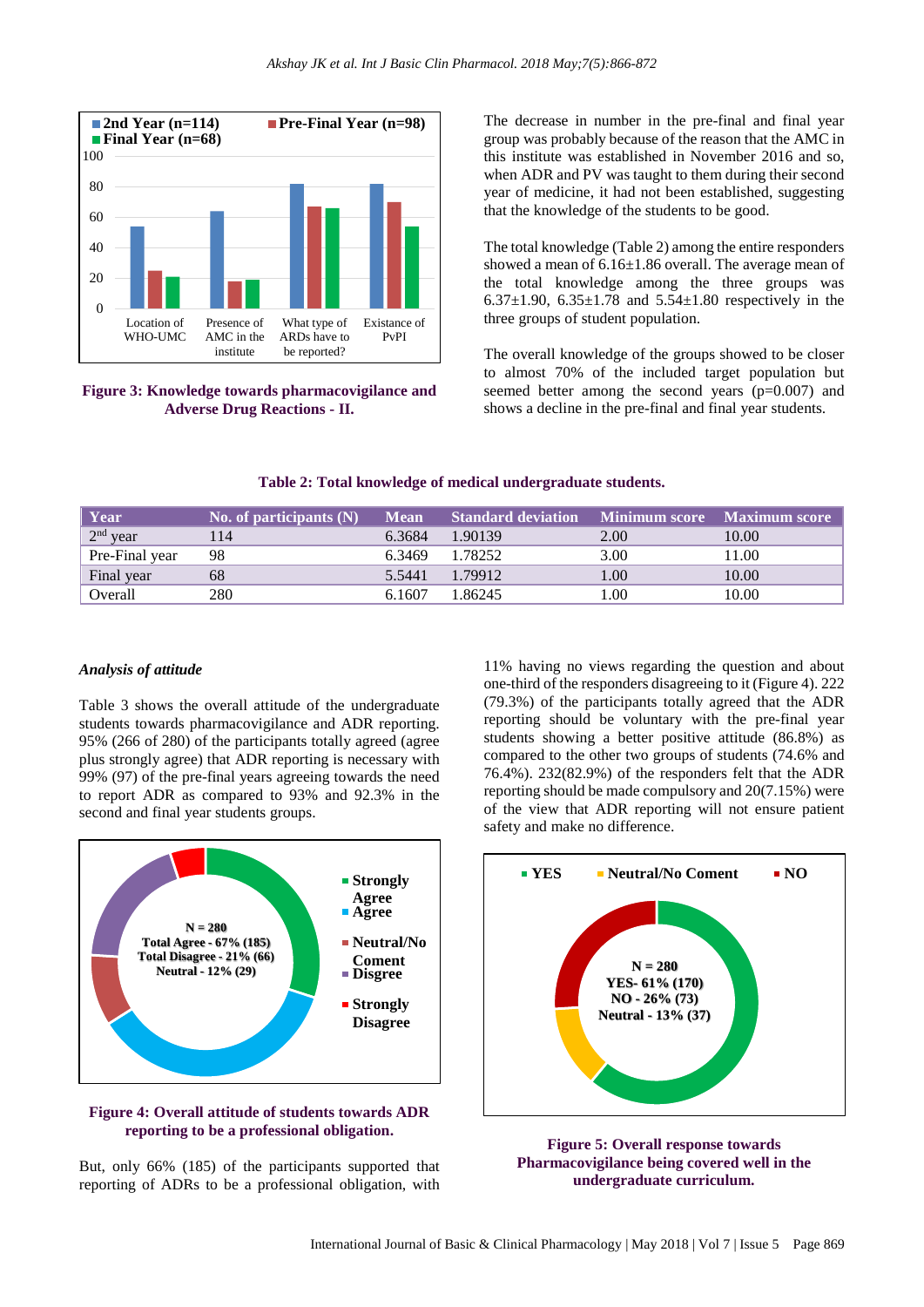About 95% of the responders were of the view that pharmacovigilance and ADR reporting should be taught to all health care professionals (HCP). Interestingly, 110 students felt that pharmacovigilance and adverse drug reactions, reporting and monitoring was not covered well in their curriculum. Figure 5 shows that almost 75% (48 students) in final year group said that PV was not covered well as compared to 28% and 29.5% among the second and pre-final year students.

The overall attitude of the students is positive, reveals that they are interested in understanding the need for pharmacovigilance and to practice ADR reporting.

| <b>Question</b>                                                                              | <b>Strongly</b><br>agree | <b>Agree</b>      | No comment/<br>neutral | <b>Disagree</b>    | <b>Strongly</b><br>disagree |
|----------------------------------------------------------------------------------------------|--------------------------|-------------------|------------------------|--------------------|-----------------------------|
| ADR reporting is necessary                                                                   | 203<br>(72.5%)           | 63 (22.5%)        | $2(0.7\%)$             | $6(2.1\%)$         | $6(2.1\%)$                  |
| Is ADR reporting a professional obligation?                                                  | 83<br>$(29.6\%)$         | 102<br>$(36.4\%)$ | 29 (10.4%)             | 52<br>$(18.6\%)$   | 14 (5%)                     |
| Is it necessary to confirm that the ADR is related<br>to a particular drug before reporting? | 110<br>$(39.3\%)$        | 124<br>$(44.3\%)$ | 16(5.7%)               | 26 (9.3%)          | $4(1.4\%)$                  |
| ADR reporting should be voluntary                                                            | 80<br>$(28.6\%)$         | 142<br>$(50.7\%)$ | 13 (4.6%)              | 39 (13.9)<br>$%$ ) | 6(2.1)<br>$%$ )             |
| ADR reporting must be made compulsory                                                        | 91<br>(32.5%)            | 141<br>$(50.4\%)$ | 27 (9.6%)              | $18(6.4\%)$        | $3(1.1\%)$                  |
| Only serious and unexpected reactions be.<br>reported                                        | 29<br>$(10.4\%)$         | 68 (24.3%)        | $15(5.4\%)$            | 134<br>$(47.9\%)$  | 34<br>$(12.1\%)$            |
| Pharmacovigilance should be taught to all health<br>care professionals                       | 143<br>$(51.1\%)$        | 122<br>$(43.6\%)$ | $9(3.2\%)$             | $5(1.8\%)$         | $1(0.4\%)$                  |
| Pharmacovigilance is well covered in the<br>undergraduate curriculum                         | 31<br>$(11.1\%)$         | 139<br>$(49.6\%)$ | 37 (13.2%)             | 61<br>$(21.8\%)$   | 12<br>$(4.3\%)$             |
| ADR can be better learnt during<br>internship/clinical postings                              | 53<br>$(18.9\%)$         | 158<br>$(56.4\%)$ | 26 (9.3%)              | 35(12.5%)          | 8) 2.9%)                    |
| ADR reporting will ensure patient safety                                                     | 149<br>$(53.2\%)$        | 111<br>$(39.6\%)$ | $10(3.6\%)$            | $9(3.2\%)$         | $1(0.4\%)$                  |

## **Table 3: Overall attitude of medical undergraduate students towards pharmacovigilance and ADR reporting.**

#### *Analysis of practice towards ADR reporting*

This section consisted of only three questions and targeted if the student ever practiced reporting ADRs that were identified by them during their clinical postings (Figure 6).



**Figure 6: Practice of Adverse Drug Reactions reporting among medical undergraduate students.**

### **Table 4: Practice of medical undergraduate students towards ADR reporting.**

| <b>Question</b>                                                                                | <b>Response</b> | <b>Second</b><br>year N<br>$(\%)$ | Pre-<br>final<br>year N<br>$(\%)$ | <b>Final</b><br>year N<br>$(\%)$ |
|------------------------------------------------------------------------------------------------|-----------------|-----------------------------------|-----------------------------------|----------------------------------|
| Have you<br>witnessed<br>an ADR?                                                               | Yes             | 30<br>$(26.3\%)$                  | 37<br>$(37.8\%)$                  | 16<br>(23.5%)                    |
|                                                                                                | N <sub>0</sub>  | 84<br>$(73.7\%)$                  | 61<br>$(62.2\%)$                  | 52<br>$(76.5\%)$                 |
| Have you<br>seen an<br><b>ADR</b><br>reporting<br>form?                                        | Yes             | 33<br>$(28.9\%)$                  | 41<br>$(41.8\%)$                  | 1<br>$(1.5\%)$                   |
|                                                                                                | N <sub>0</sub>  | 81<br>$(71.1\%)$                  | 57<br>$(48.2\%)$                  | 67<br>$(98.5\%)$                 |
| Have you<br>reported an<br>ADR or<br>have you<br>filled an<br><b>ADR</b><br>reporting<br>form? | Yes             | $0(0\%)$                          | $4(4.1\%)$                        | $1(1.5\%)$                       |
|                                                                                                | No              | 114<br>$(100\%)$                  | 94<br>$(95.9\%)$                  | 67<br>$(98.5\%)$                 |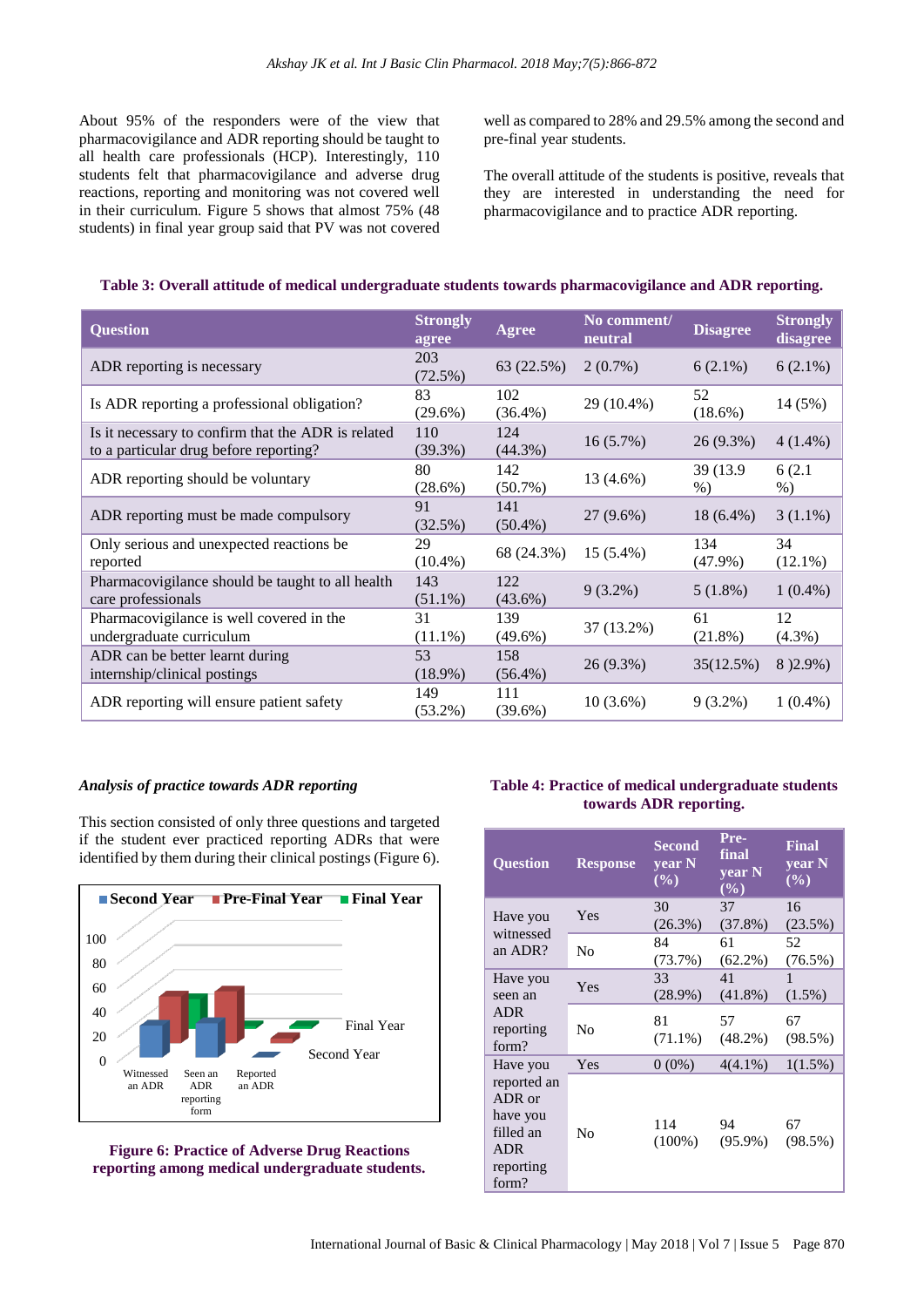Table 4 shows the practice of second, pre-final and final year medical students towards ADR reporting. About onethird of the total responders said that they had witnessed an ADR (Q21) in their clinical postings but only 75 out of 280 had seen an ADR form. Of which 41 students were from the pre-final years and 33 from the second year. Only 1 student from the final year said that he had seen an ADR reporting form (Q22). Of the 41 and 33, none and 4 students had reported an ADR, and the only one student in the final year group who had seen the ADR form had reported an ADR (Q23). Reporting here does not only mean reporting to the AMC, but also identifying an ADR and discussing with the residents/staff regarding the ADR.



#### **Figure 7: Overall KAP of undergraduate students towards pharmacovigilance.**

#### **DISCUSSION**

Pharmacovigilance and ADR reporting has become an important tool to assess drug safety and ensure patient safety. Active reporting of ADRs is the most important requirement for a good pharmacovigilance program, but underreporting is a major concern for the pharmacovigilance programme of India (PvPI). A number of studies have been done on health care professionals to assess the KAP towards pharmacovigilance but very few among the medical undergraduates and postgraduates.16,18-21

The previous studies done, concluded that the main reason for underreporting and decreased practice was the lack of knowledge towards pharmacovigilance among health care professionals.18-21 So, authors decided to target the source of the knowledge problem, the younger professionals in the undergraduate medical students to have better understanding of the reasons for decreased practice of ADR reporting among doctors. This current study investigates and assesses the knowledge, attitude towards pharmacovigilance and practice of adverse drug reactions reporting among medical undergraduate (second, pre-final and final) students.

The present study shows that the knowledge and attitude towards pharmacovigilance is fairly good overall among the medical students as compared to the previous similar studies, but what is important to know is that there is a decrease in the interest towards ADR reporting (as shown by the number of students willing to participate to a pharmacovigilance questionnaire study) and decline in the knowledge (total knowledge score - 6.37±1.90 vs  $6.35\pm1.78$  vs  $5.54\pm1.79$  in the three groups respectively, Table 2) and positive attitude overall towards pharmacovigilance and ADR reporting (Figure 2, Figure 3).16,18-21 This could be because of the fact that pharmacovigilance is included only in the curriculum of pharmacology which is a part of second year only and nothing related to ADR is included in the pre-final and final year.

Regarding decreased practice, it is probably because ADR reporting has not been made compulsory to the student in their undergraduate curriculum. On a positive note, there were 4 students who detected and reported ADR in the prefinal year group. This was because more emphasis was laid by the department of pharmacology in making them understand the importance of pharmacovigilance by having extra practical demonstrations, case studies and group tasks related to adverse drug reactions, which could not be covered for the present final year students and has not yet been implemented for the second year students.

The lack of knowledge and awareness of pharmacovigilance, ADR reporting, absence of pharmacovigilance in the undergraduate curriculum has been addressed with increased number of hours dedicated towards it both theoretically and practically, which has been reflected with increased numbers as compared to the previous studies.

The decline in knowledge and positive attitude needs to be addressed as it is significant for the undergraduate student to be motivated to report ADRs as an intern, post graduate resident or a consultant doctor in his/her future. Sensitizing and inserting positive attitude in the early career of a medical student would probably help in improving the current status of reporting in India. This can be attained by dedicating more hours towards pharmacovigilance, including it throughout the entire medical curriculum and not just restricting to pharmacology and second year of medical under graduation. Positive attitude and increased interest can be stimulated by having group task activities, hands on workshops and other better means of teaching pharmacovigilance to the students.

Further, the success of the program would be reflected by including the interns (previously included undergraduates) as well as postgraduate medical students in an extended study and assess the knowledge, attitude and practice among them.

Finally, from the study we can conclude that the overall knowledge and attitude is definitely better among the undergraduate students. The practice of pharmacovigilance and ADR reporting has to improve,